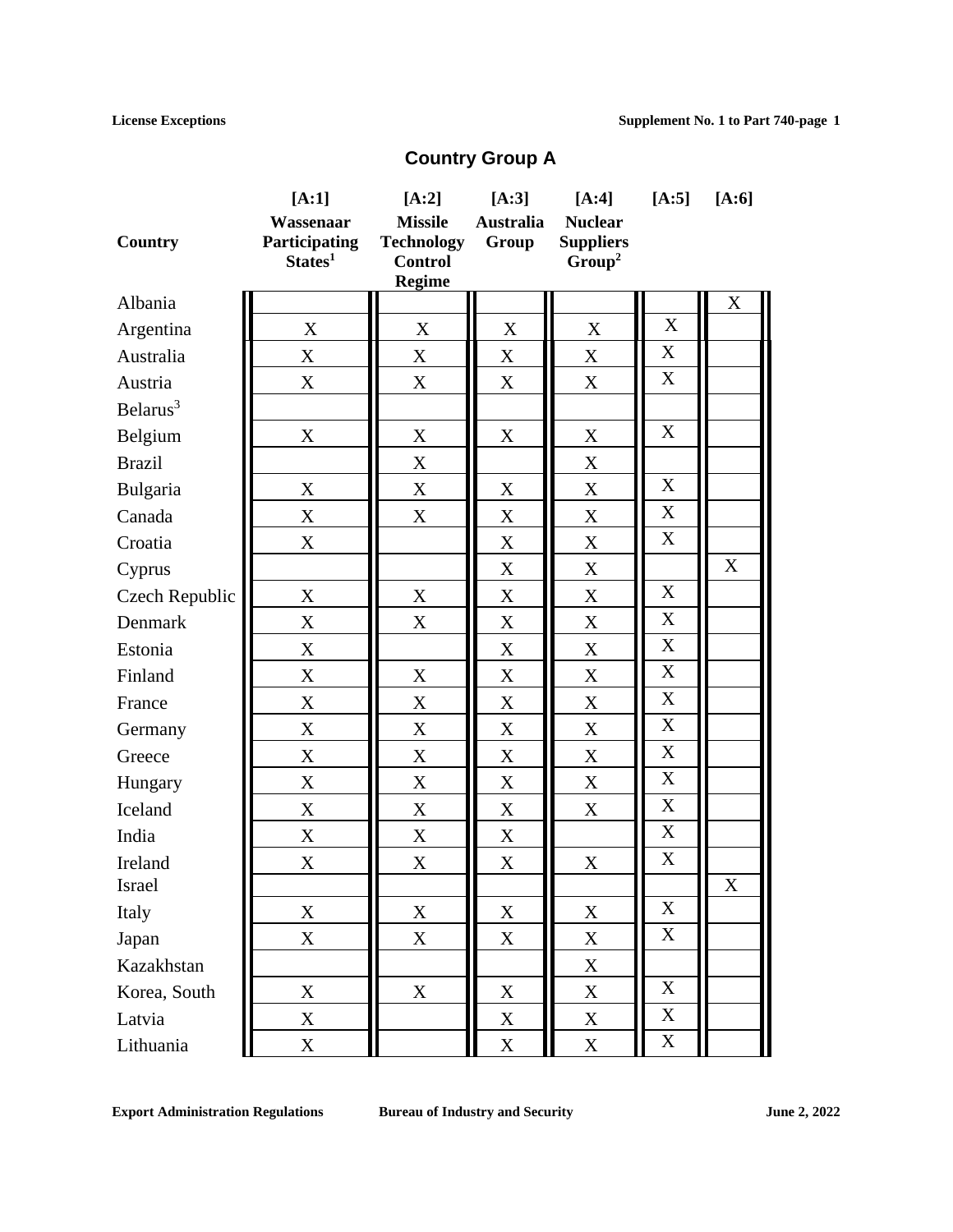|                         | $[A:1]$                                           | $[A:2]$                                                                | $[A:3]$                   | $[A:4]$                                                  | $[A:5]$                   | $[A:6]$                   |
|-------------------------|---------------------------------------------------|------------------------------------------------------------------------|---------------------------|----------------------------------------------------------|---------------------------|---------------------------|
| Country                 | Wassenaar<br>Participating<br>States <sup>1</sup> | <b>Missile</b><br><b>Technology</b><br><b>Control</b><br><b>Regime</b> | <b>Australia</b><br>Group | <b>Nuclear</b><br><b>Suppliers</b><br>Group <sup>2</sup> |                           |                           |
| Luxembourg              | $\mathbf X$                                       | $\mathbf X$                                                            | X                         | X                                                        | $\mathbf X$               |                           |
| Malta                   |                                                   |                                                                        | X                         | X                                                        |                           | $\boldsymbol{\mathrm{X}}$ |
| Mexico                  | X                                                 |                                                                        | X                         | X                                                        |                           | X                         |
| Netherlands             | X                                                 | $\boldsymbol{\mathrm{X}}$                                              | $\boldsymbol{\mathrm{X}}$ | $\boldsymbol{\mathrm{X}}$                                | $\boldsymbol{X}$          |                           |
| New Zealand             | $\mathbf X$                                       | $\mathbf X$                                                            | $\mathbf X$               | $\mathbf X$                                              | $\mathbf X$               |                           |
| Norway                  | $\mathbf X$                                       | $\mathbf X$                                                            | X                         | X                                                        | $\overline{\mathbf{X}}$   |                           |
| Poland                  | $\mathbf X$                                       | $\mathbf X$                                                            | $\mathbf X$               | $\mathbf X$                                              | $\overline{X}$            |                           |
| Portugal                | X                                                 | X                                                                      | X                         | X                                                        | $\mathbf X$               |                           |
| Romania                 | X                                                 |                                                                        | $\mathbf X$               | X                                                        | $\overline{X}$            |                           |
| Russia <sup>1,2,3</sup> |                                                   |                                                                        |                           |                                                          |                           |                           |
| Serbia                  |                                                   |                                                                        |                           | X                                                        |                           |                           |
| Singapore               |                                                   |                                                                        |                           |                                                          |                           | $\mathbf X$               |
| Slovakia                | $\mathbf X$                                       |                                                                        | X                         | X                                                        | $\mathbf X$               |                           |
| Slovenia                | X                                                 |                                                                        | X                         | $\boldsymbol{\mathrm{X}}$                                | $\boldsymbol{\mathrm{X}}$ |                           |
| South Africa            | X                                                 | $\mathbf X$                                                            |                           | X                                                        |                           | X                         |
| Spain                   | $\mathbf X$                                       | X                                                                      | X                         | X                                                        | $\mathbf X$               |                           |
| Sweden                  | $\mathbf X$                                       | X                                                                      | X                         | X                                                        | $\overline{X}$            |                           |
| Switzerland             | X                                                 | $\mathbf X$                                                            | X                         | $\mathbf X$                                              | $\overline{\mathbf{X}}$   |                           |
| Taiwan                  |                                                   |                                                                        |                           |                                                          |                           | X                         |
| Turkey                  | $\mathbf X$                                       | X                                                                      | X                         | X                                                        | X                         |                           |
| Ukraine <sup>4</sup>    |                                                   | $\mathbf X$                                                            | $\mathbf X$               | $\mathbf X$                                              |                           |                           |
| United Kingdom          | $\mathbf X$                                       | $\mathbf X$                                                            | $\mathbf X$               | $\mathbf X$                                              | X                         |                           |
| <b>United States</b>    | $\mathbf X$                                       | $\mathbf X$                                                            | $\mathbf X$               | $\mathbf X$                                              |                           |                           |

<sup>1</sup> Country Group A:1 is a list of the Wassenaar Arrangement Participating States, except for Malta, Russia and Ukraine.

<sup>2</sup> Country Group A:2 is a list of the Missile Technology Control Regime countries, except for Russia.

<sup>3</sup> Country Group A:4 is a list of the Nuclear Suppliers Group countries, except for the People's Republic of China (PRC), Russia, and Belarus.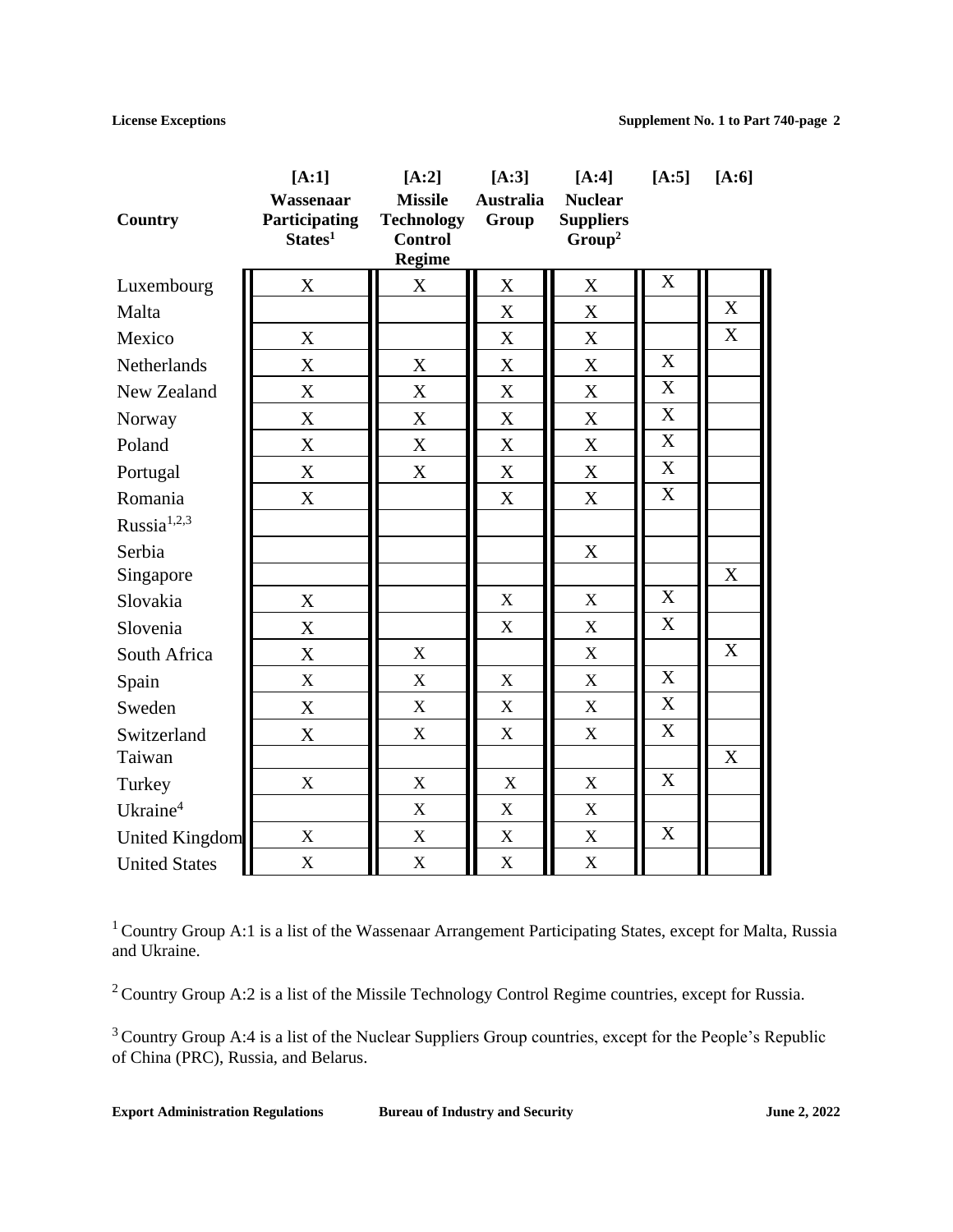<sup>4</sup>For purposes of this supplement, as well as any other EAR provision that references the Country Groups, the designations for Ukraine also apply to the Crimea region of Ukraine. See § 746.6(c) for an exhaustive listing of license exceptions that are available for the Crimea region of Ukraine. No other EAR license exceptions are available for the Crimea region of Ukraine. The Crimea region of Ukraine includes the land territory in that region as well as any maritime area over which sovereignty, sovereign rights, or jurisdiction is claimed based on purported annexation of that land territory.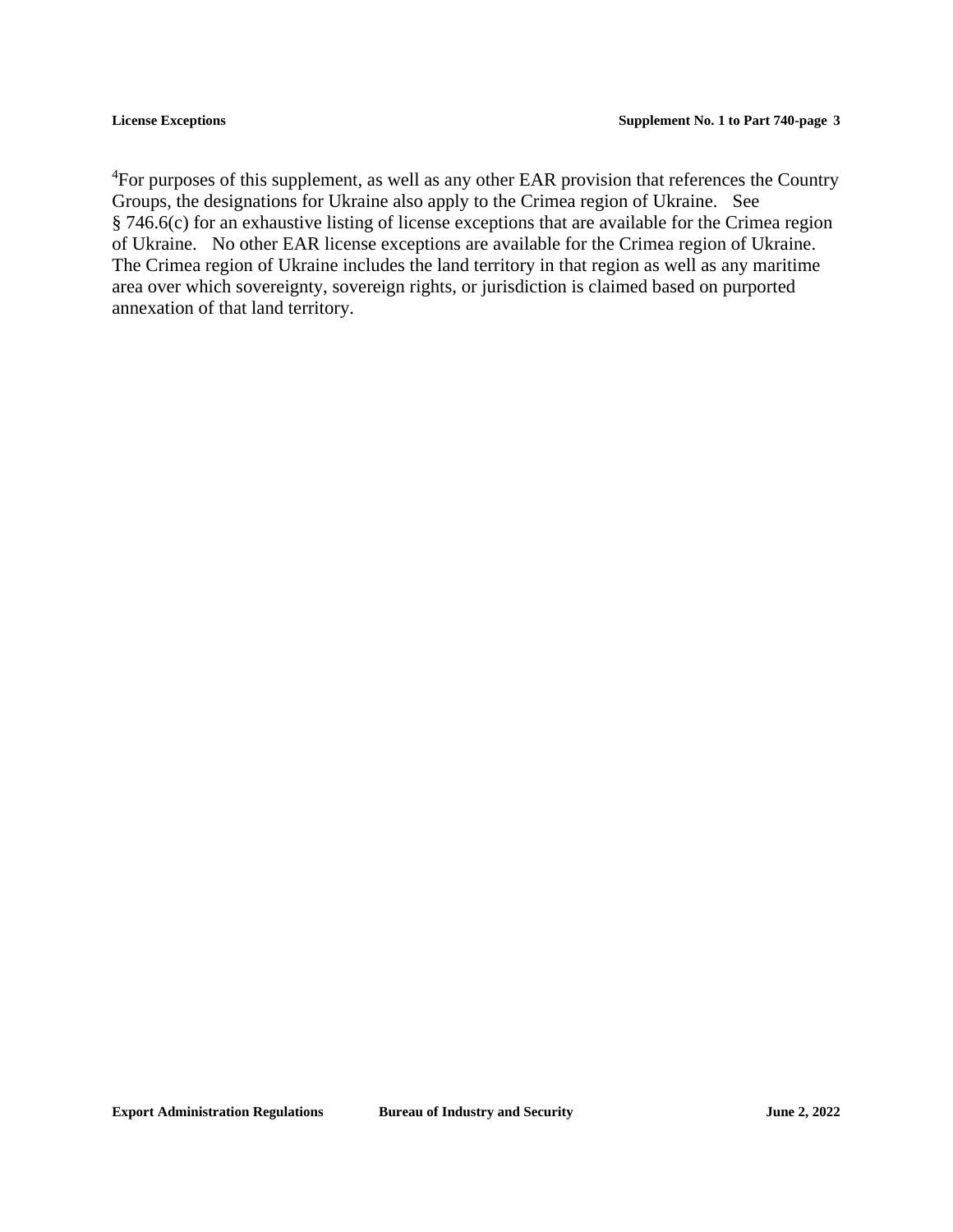### **Country Group B Countries**

Afghanistan Albania Algeria Andorra Angola Antigua and Barbuda Argentina Aruba Australia Austria The Bahamas Bahrain Bangladesh Barbados **Belgium** Belize Benin **Bhutan** Bolivia Bosnia & Herzegovina Botswana Brazil Brunei Bulgaria Burkina Faso Burundi Cameroon Canada Cape Verde Central African Republic Chad Chile Colombia Comoros Congo (Democratic Republic of the) Congo (Republic of the) Costa Rica Cote d'Ivoire **Croatia** Curaçao **Cyprus** Czech Republic **Denmark Diibouti Dominica** Dominican Republic Ecuador Egypt

El Salvador Equatorial Guinea **Eritrea** Estonia Ethiopia Fiji Finland France **Gabon** Gambia, The Germany Ghana **Greece** Grenada Guatemala Guinea Guinea-Bissau Guyana **Haiti Honduras Hungary** Iceland India Indonesia Ireland Israel Italy Jamaica Japan Jordan Kenya Kiribati Korea, South Kosovo Kuwait Latvia Lebanon Lesotho Liberia Lithuania Luxembourg Macedonia, The Former Yugoslav Republic of Madagascar Malawi Malaysia Maldives Mali Malta

Marshall Islands Mauritania **Mauritius** Mexico Micronesia, Federated States of Monaco Montenegro Morocco Mozambique Namibia Nauru **Nepal Netherlands** New Zealand **Nicaragua** Niger Nigeria Norway Oman Pakistan Palau Panama Papua New Guinea Paraguay Peru **Philippines** Poland Portugal **Qatar** Romania Rwanda Saint Kitts & Nevis Saint Lucia Saint Vincent and the **Grenadines** Samoa San Marino Sao Tome & Principe Saudi Arabia Senegal Serbia **Sevchelles** Sierra Leone **Singapore** Sint Maarten (the Dutch two-fifths of the island of Saint Martin)

Slovakia Slovenia Solomon Islands Somalia South Africa South Sudan, (Republic of) Spain Sri Lanka Sudan Surinam Swaziland Sweden Switzerland **Taiwan** Tanzania **Thailand** Timor-Leste Togo Tonga Trinidad & Tobago Tunisia **Turkey** Tuvalu Uganda Ukraine United Arab Emirates United Kingdom United States **Uruguay** Vanuatu Vatican City Western Sahara Zambia Zimbabwe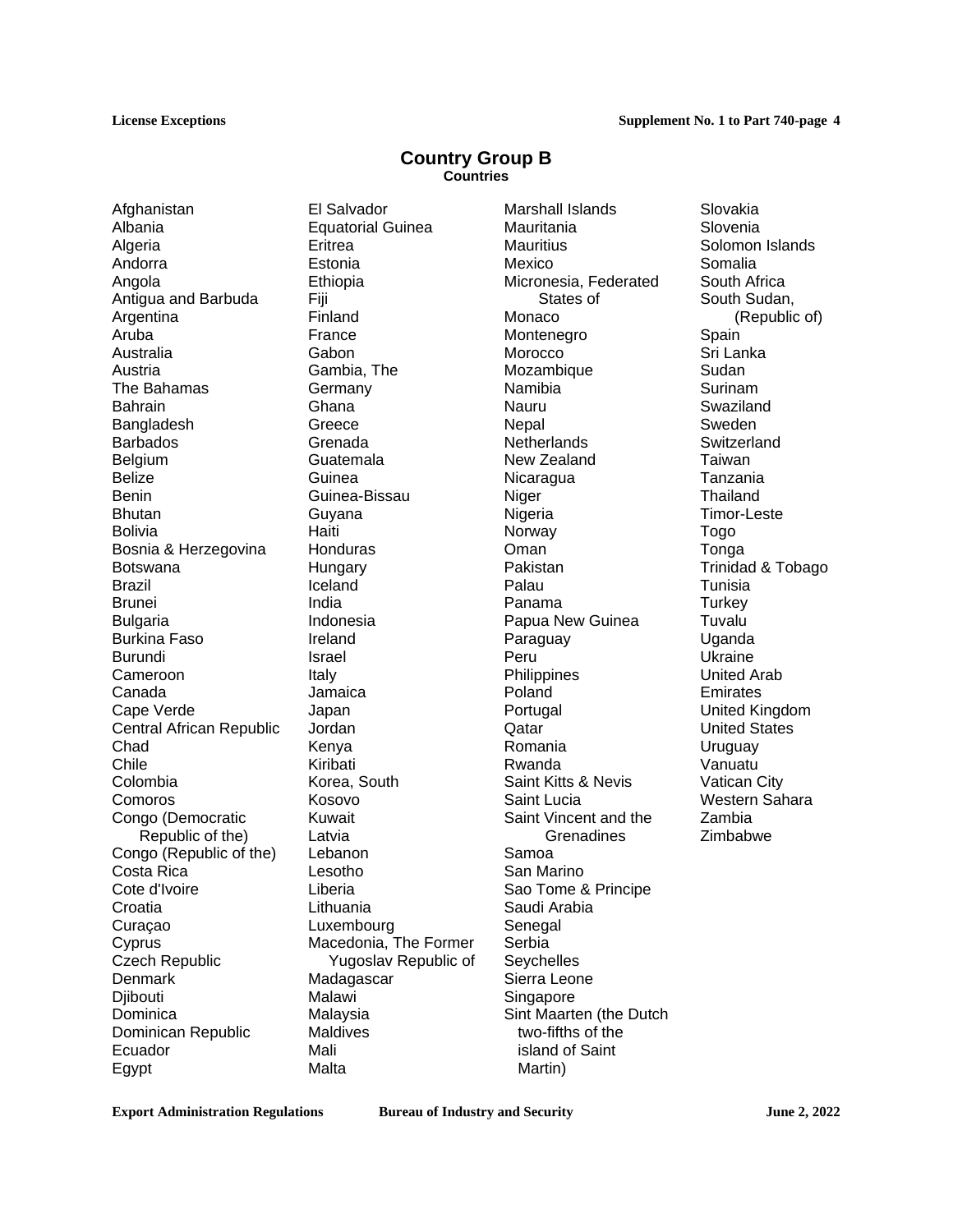## **Country Group C**

**[RESERVED]**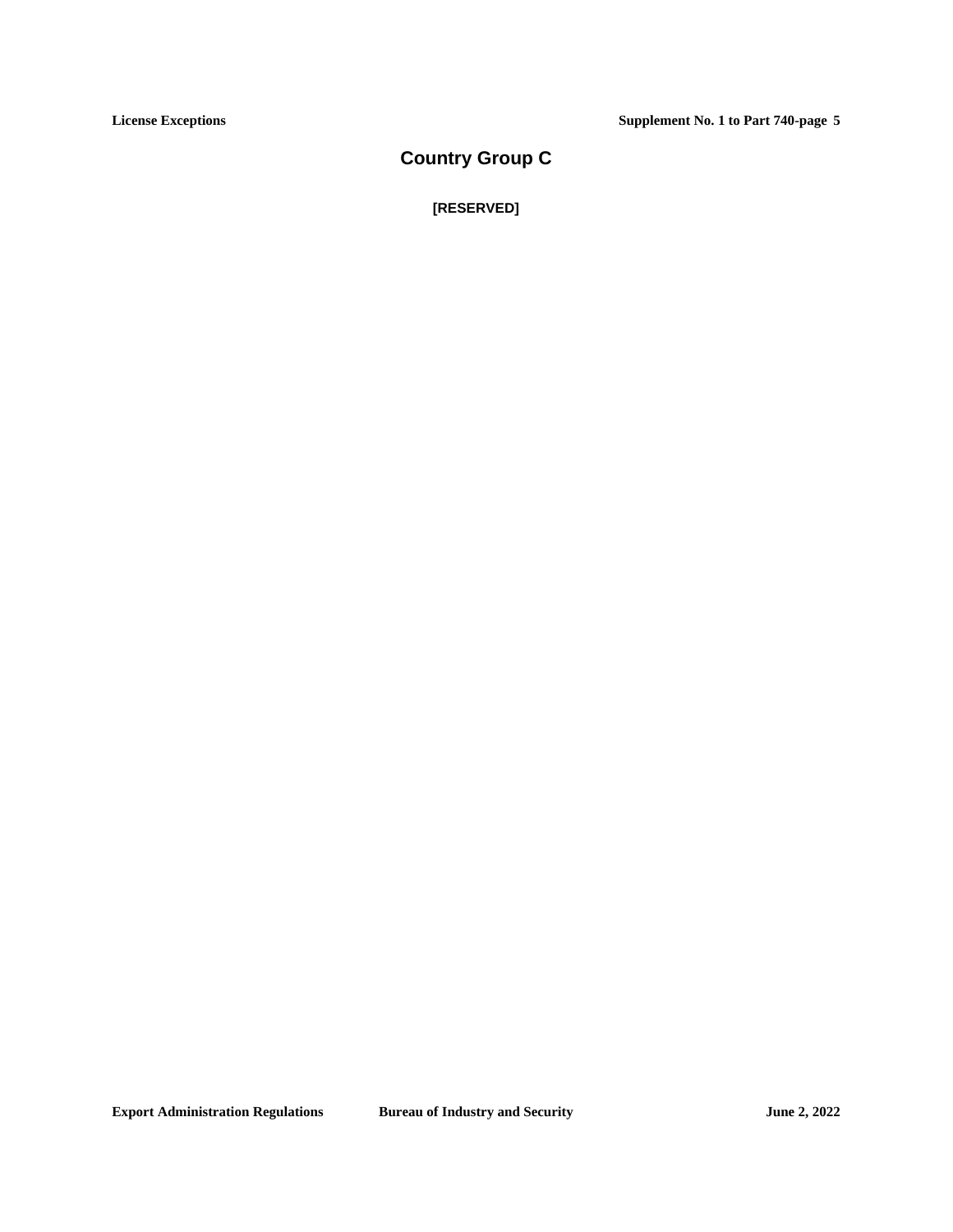# **Country Group D**

|                                    | [D:1]       | [D: 2]      | [D: 3]         | [D: 4]      | $[D:5]$                   |
|------------------------------------|-------------|-------------|----------------|-------------|---------------------------|
| Country                            | National    | Nuclear     | Chemical &     | Missile     | U.S. Arms                 |
|                                    | Security    |             | Biological     | Technology  | Embargoed                 |
|                                    |             |             |                |             | Countries <sup>1</sup>    |
| Afghanistan                        |             |             | $\mathbf X$    |             | $\boldsymbol{\mathrm{X}}$ |
| Armenia                            | $\mathbf X$ |             | $\mathbf X$    |             |                           |
| Azerbaijan                         | $\mathbf X$ |             | $\mathbf X$    |             |                           |
| <b>Bahrain</b>                     |             |             | $\mathbf X$    | $\mathbf X$ |                           |
| <b>Belarus</b>                     | $\mathbf X$ | $\mathbf X$ | $\mathbf X$    | $\mathbf X$ | $\mathbf X$               |
| <b>Burma</b>                       | $\mathbf X$ |             | $\mathbf X$    |             | $\mathbf X$               |
| Cambodia                           | X           |             |                |             | $\boldsymbol{X}$          |
| <b>Central African</b><br>Republic |             |             |                |             | $\mathbf X$               |
| China (PRC)                        | $\mathbf X$ |             | $\mathbf X$    | $\mathbf X$ | $\mathbf X$               |
| Congo, Democratic<br>Republic of   |             |             |                |             | $\mathbf X$               |
| Cuba                               |             | $\mathbf X$ | $\mathbf X$    |             | $\mathbf X$               |
| Cyprus                             |             |             |                |             | $\mathbf X$               |
| Egypt                              |             |             | $\mathbf X$    | $\mathbf X$ |                           |
| Eritrea                            |             |             |                |             | $\mathbf X$               |
| Georgia                            | $\mathbf X$ |             | $\mathbf X$    |             |                           |
| Haiti                              |             |             |                |             | $\mathbf X$               |
| Iran                               |             | $\mathbf X$ | $\mathbf X$    | $\mathbf X$ | $\mathbf X$               |
| Iraq                               | $\mathbf X$ | $\mathbf X$ | $\mathbf X$    | $\mathbf X$ | $\mathbf X$               |
| Israel                             |             | $\mathbf X$ | $\mathbf X$    | $\mathbf X$ |                           |
| Jordan                             |             |             | $\mathbf X$    | $\mathbf X$ |                           |
| Kazakhstan                         | $\mathbf X$ |             | $\mathbf X$    |             |                           |
| Korea, North                       | X           | X           | X              | X           | $\mathbf X$               |
| Kuwait                             |             |             | $\mathbf X$    | $\mathbf X$ |                           |
| Kyrgyzstan                         | $\mathbf X$ |             | $\mathbf X$    |             |                           |
| Laos                               | $\mathbf X$ |             |                |             |                           |
| Lebanon                            |             |             | $\mathbf X$    | $\mathbf X$ | $\mathbf X$               |
| Libya                              | $\mathbf X$ | $\mathbf X$ | $\mathbf X$    | $\mathbf X$ | $\mathbf X$               |
| Macau                              | $\mathbf X$ |             | $\overline{X}$ | $\mathbf X$ |                           |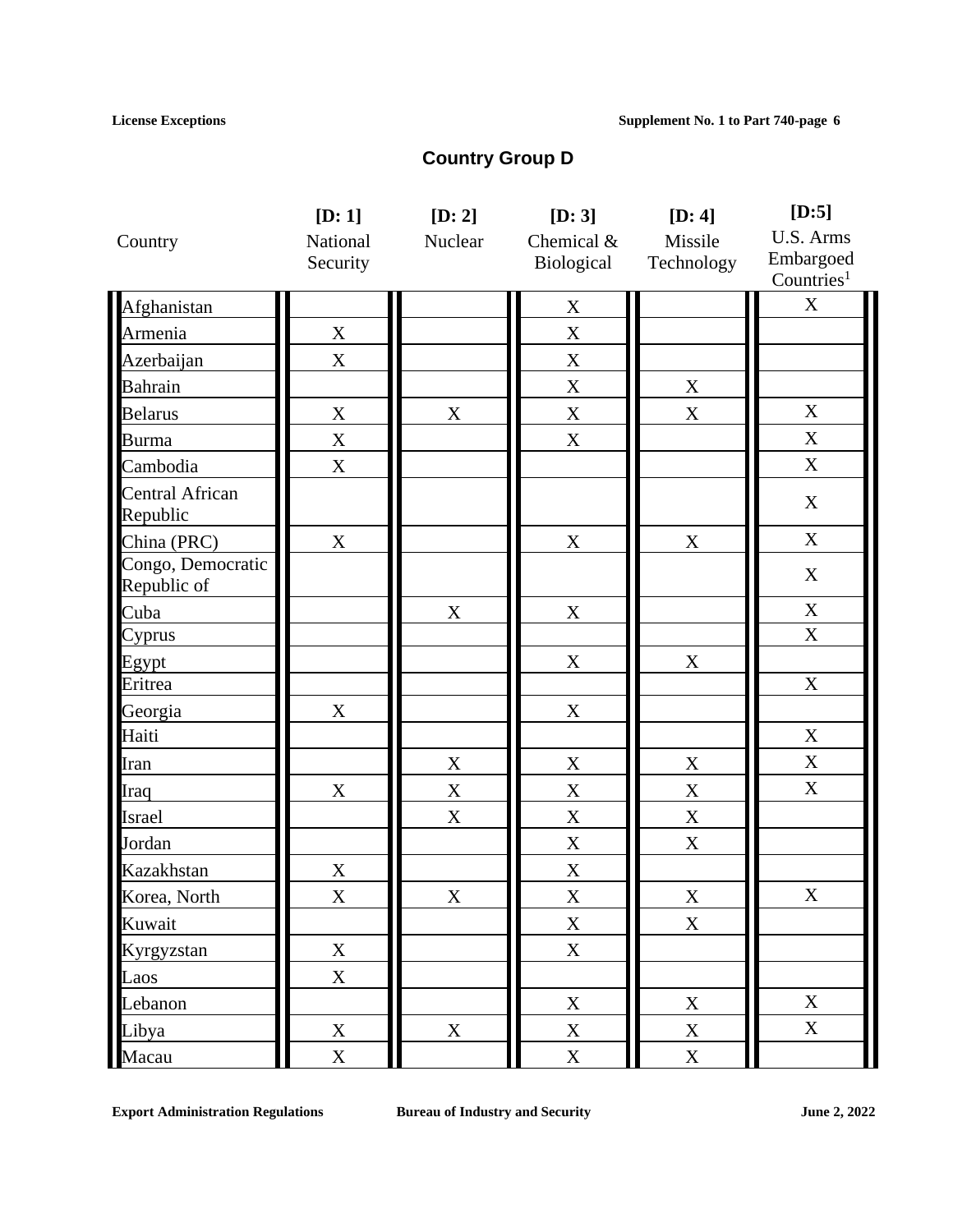|                                | [D:1]       | [D: 2]                    | [D: 3]                    | [D: 4]      | $[D:5]$                |
|--------------------------------|-------------|---------------------------|---------------------------|-------------|------------------------|
| Country                        | National    | Nuclear                   | Chemical &                | Missile     | U.S. Arms<br>Embargoed |
|                                | Security    |                           | Biological                | Technology  | Countries <sup>1</sup> |
| Moldova                        | $\mathbf X$ |                           | $\mathbf X$               |             |                        |
| Mongolia                       | $\mathbf X$ |                           | X                         |             |                        |
| Oman                           |             |                           | $\mathbf X$               | $\mathbf X$ |                        |
| Pakistan                       |             | $\mathbf X$               | $\mathbf X$               | $\mathbf X$ |                        |
| Qatar                          |             |                           | $\mathbf X$               | $\mathbf X$ |                        |
| Russia                         | $\mathbf X$ | $\mathbf X$               | $\boldsymbol{\mathrm{X}}$ | $\mathbf X$ | $\mathbf X$            |
| Saudi Arabia                   |             |                           | $\boldsymbol{\mathrm{X}}$ | $\mathbf X$ |                        |
| Somalia                        |             |                           |                           |             | $\mathbf X$            |
| South Sudan,<br>Republic of    |             |                           |                           |             | $\mathbf X$            |
| Sudan                          |             |                           |                           |             | $\mathbf X$            |
| Syria                          |             |                           | $\mathbf X$               | $\mathbf X$ | $\mathbf X$            |
| Taiwan                         |             |                           | $\mathbf X$               |             |                        |
| Tajikistan                     | $\mathbf X$ |                           | $\mathbf X$               |             |                        |
| Turkmenistan                   | $\mathbf X$ |                           | $\mathbf X$               |             |                        |
| <b>United Arab</b><br>Emirates |             |                           | $\mathbf X$               | $\mathbf X$ |                        |
| Uzbekistan                     | $\mathbf X$ |                           | $\mathbf X$               |             |                        |
| Venezuela                      | X           | $\boldsymbol{\mathrm{X}}$ | $\overline{X}$            | $\mathbf X$ | $\mathbf X$            |
| Vietnam                        | $\mathbf X$ |                           | $\mathbf X$               |             |                        |
| Yemen                          | $\mathbf X$ |                           | $\mathbf X$               | $\mathbf X$ |                        |
| Zimbabwe                       |             |                           |                           |             | $\mathbf X$            |

<sup>1</sup> *Note to Country Group D:5:* Countries subject to U.S. arms embargoes are identified by the State Department through notices published in the *Federal Register*. The list of arms embargoed destinations in this table is drawn from 22 CFR 126.1 and State Department *Federal Register* notices related to arms embargoes (compiled at www.pmddtc.state.gov/embargoed\_countries/index.html) and will be amended when the State Department publishes subsequent notices. If there are any discrepancies between the list of countries in this table and the countries identified by the State Department as subject to a U.S. arms embargo (in the *Federal Register*), the State Department's list of countries subject to U.S. arms embargoes shall be controlling.